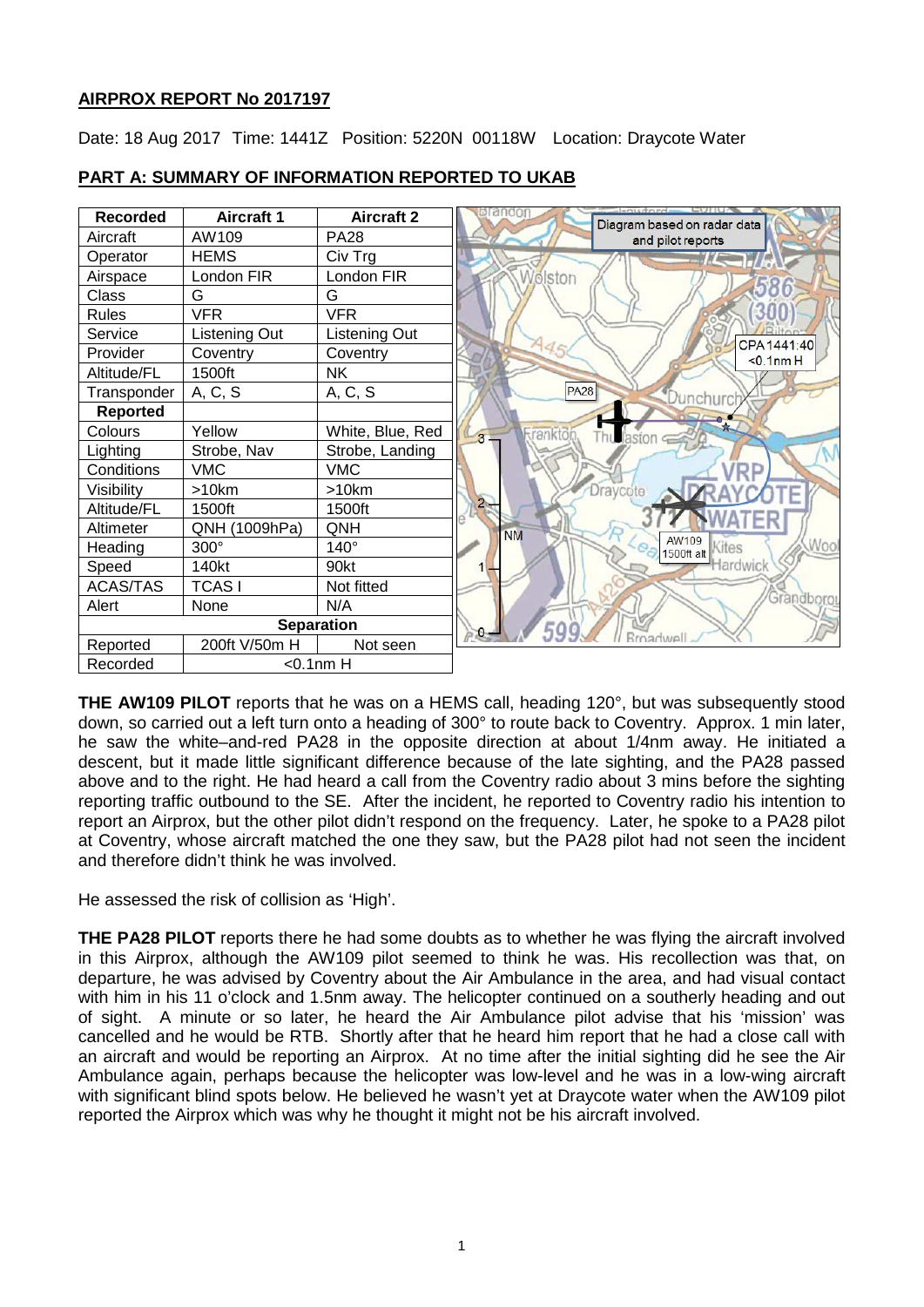# **Factual Background**

The weather at Birmingham was recorded as follows:

EGBB 181450Z 27010KT 9999 SCT032TCU 17/08 Q1008

#### **Analysis and Investigation**

# **CAA ATSI**

The PA28 departed Coventry to the east at approximately 1436. It was not possible to positively identify the aircraft on radar despite the pilot reporting that they were transponding code 4360 because no such squawk was observed. The AW109 contacted Coventry Radio at 1437:00 advising that they were departing to the south east. At 1437:04 the Air/Ground operator passed Traffic Information to the AW109 on an aircraft joining downwind left-hand from the southwest, and on the PA28 departing to the south east. The Air/Ground operator then passed Traffic Information to the PA28 on the AW109. At 1440:00, both the AW109 and a contact believed to be the PA28 were observed on the radar replay (Figure 1).



Figure 1 – 1440:00

At 1440:40 the AW109 pilot reported at Draycote, rejoining for RW23. The Air/Ground operator passed the QNH and mentioned the PA28 outbound to the southeast, which was acknowledged by the AW109 pilot (Figure 2).



Figure 2 – 1440:40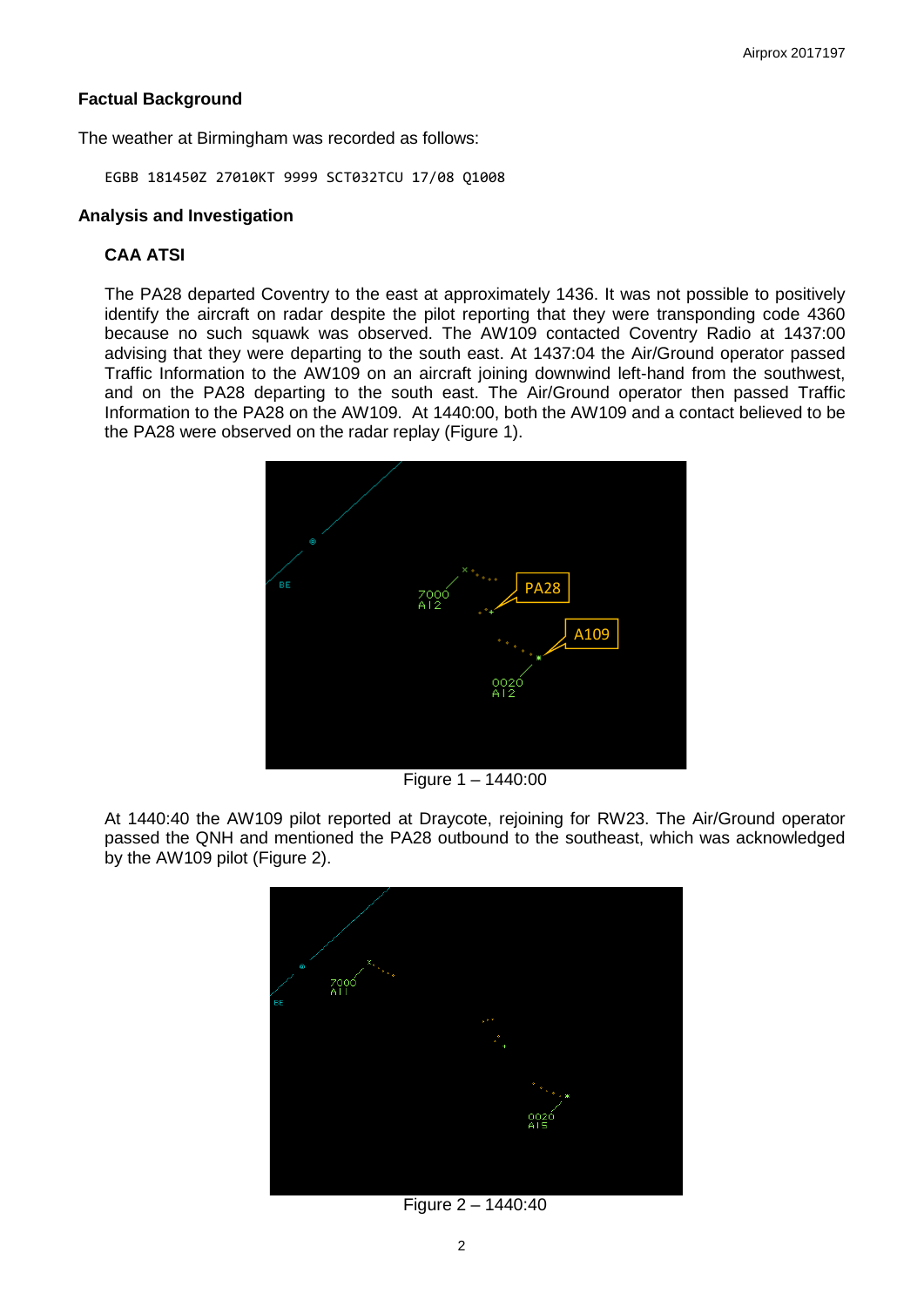

CPA took place at 1441:38, with the aircraft separated by <0.1nm laterally (Figure 3).

Figure 3 – 1441:38

The AW109 pilot reported the Airprox to Coventry Radio at 1442:00**.**

The level of Traffic Information being passed by Coventry Radio to all aircraft in communications with them was considered to be excellent by ATSI, exceeding that which is normally required at such a unit. Notwithstanding, because both aircraft were operating in Class G airspace the pilots were responsible for their own collision avoidance.

### **UKAB Secretariat**

The AW109 and PA28 pilots shared an equal responsibility for collision avoidance and not to operate in such proximity to other aircraft as to create a collision hazard<sup>[1](#page-2-0)</sup>. If the incident geometry is considered as head-on or nearly so then both pilots were required to turn to the right<sup>[2](#page-2-1)</sup>.

### **Summary**

An Airprox was reported when an AW109 and a PA28 flew into proximity at 1441 on Friday 18<sup>th</sup> August 2017. Both pilots were operating under VFR in VMC, neither were in receipt of an ATS, although both were listening out on Coventry Radio and received Traffic Information.

# **PART B: SUMMARY OF THE BOARD'S DISCUSSIONS**

Information available consisted of reports from the pilots of both aircraft, transcripts of the relevant RT frequencies, radar photographs/video recordings, and reports from the appropriate ATC operating authorities.

The Board first looked at the actions of the AW109 pilot. He had had his mission cancelled and, after announcing on the RT that he was returning, he turned around to return to base. He had noted from the Air/Ground operator's transmission that there was a PA28 out-bound to the southeast, but after completing his 180° turn came into close proximity with it as he routed back to the airfield from the southeast. Noting that Coventry had only recently changed from radar equipped ATC to non-radar Air/Ground Operators (who would not have been able to give accurate Traffic Information); the Board wondered why the AW109 pilot had not called on frequency to ask the other pilot for his position and routing. Having received situational awareness about traffic in his vicinity, they thought it was a missed opportunity not use it. Likewise, the Board also thought that the PA28 pilot was as incurious;

l

<span id="page-2-0"></span><sup>1</sup> SERA.3205 Proximity.

<span id="page-2-1"></span><sup>2</sup> SERA.3210 Right-of-way (c)(1) Approaching head-on.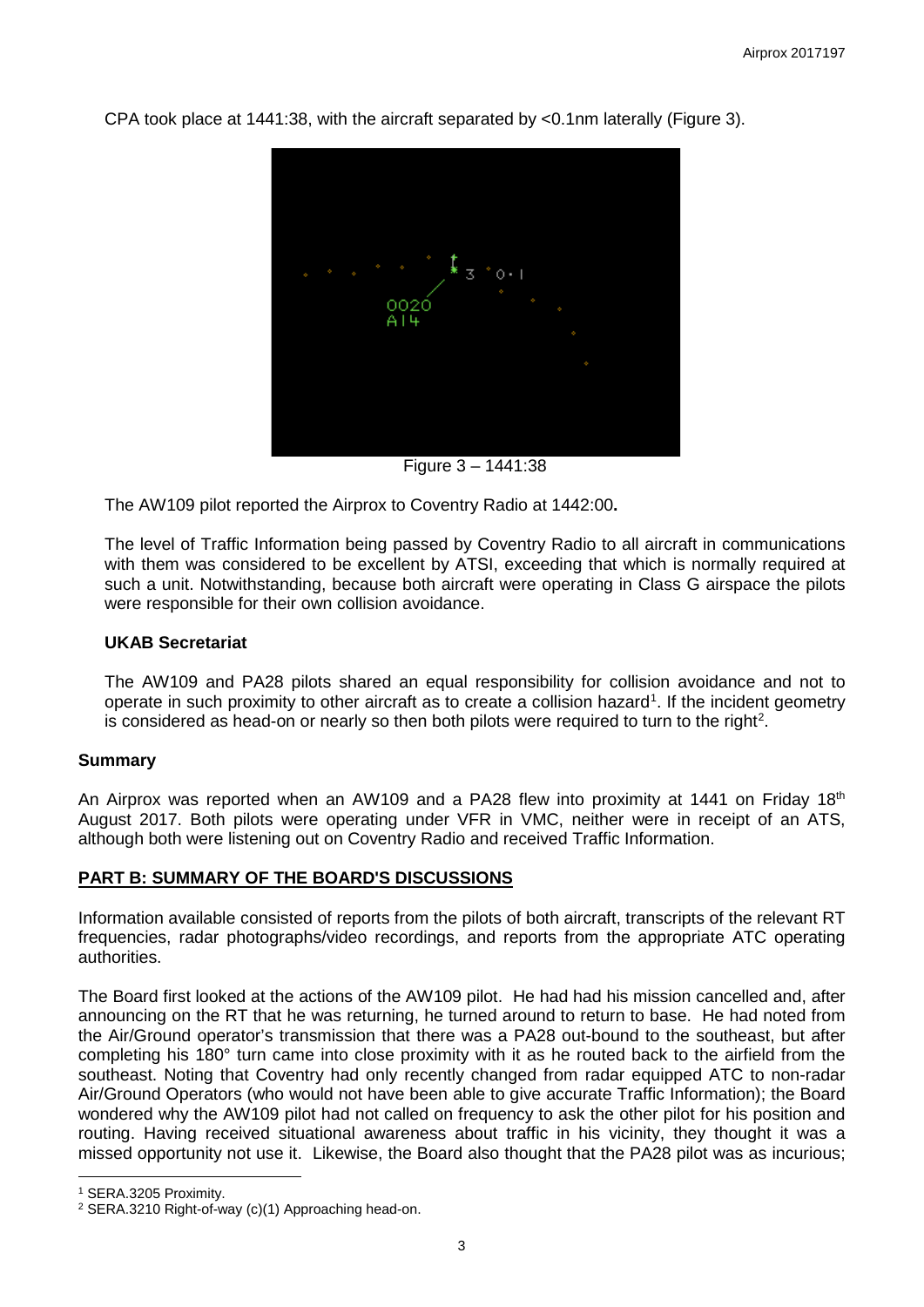he had heard the AW109 pilot report that he was turning around and was in his vicinity, and members felt that he could have announced his position/altitude, or asked the AW109 pilot for his. The Board briefly discussed the potential role of the VRP in the incident, noting that both inbound and outbound traffic was using the same VRP. Some members wondered whether a more definitive AIP entry might be of value in stating that inbound and outbound traffic should route one to the north of Draycote water and one to the south. However, noting that Coventry had undergone a period of transition recently during which AIP entries were no doubt under review already, they stopped short of making a recommendation.

Members noted that the AW109 was equipped with a CWS but, because the PA28 was not transponding, it would not have alerted, thus removing electronic conspicuity as a barrier against midair collision. The Board noted that the PA28 pilot had reported that his transponder was on, but its lack of display on the radar replay indicated that either this was a mistaken recollection or that the transponder was faulty. The Board wished to highlight to pilots that, as of 12<sup>th</sup> October 2017 (after the date of this incident) SERA mandates that when an aircraft carries a serviceable transponder the pilot shall operate the transponder at all times and with all available modes selected regardless of whether the aircraft is within or outside airspace where SSR is used for ATS purposes.<sup>3</sup>

Turning to the cause and risk, members commented that without CWS or an ATS, look-out remained the final barrier. Although the PA28 pilot had not seen the AW109 at all, luckily the AW109 pilot managed to see the PA28 in time to take some avoiding action, albeit that he thought it had made little material difference. As a result, the Board quickly agreed that this had been a late sighting by the AW109 pilot, and a non-sighting by the PA28 pilot. As for the risk, the Board returned to the AW109 pilot's comment that his manoeuvre had probably made little difference in materially increasing separation. As a result, the risk was assessed as Category B; safety had been much reduced below the norm.

#### **PART C: ASSESSMENT OF CAUSE AND RISK**

Cause: A late sighting by the AW109 pilot and a non-sighting by the PA28 pilot.

Degree of Risk: B.

#### Safety Barrier Assessment<sup>[4](#page-3-1)</sup>

In assessing the effectiveness of the safety barriers associated with this incident, the Board concluded that the key factors had been that:

#### **ANSP:**

 $\overline{\phantom{a}}$ 

**Situational Awareness and Action** were assessed as **fully effective** because the Coventry Air/Ground Operator passed timely Traffic Information, even though he wasn't required to.

#### **Flight Crew:**

**Situational Awareness and Action** was assessed as **partially effective** because although both pilots had an awareness that the other was in the vicinity, neither acted to get further details of the others position and route.

**Warning System Operation and Compliance** were assessed as **ineffective**; although the AW109 was fitted with TCAS, the PA28 wasn't transponding, thereby rendering TCAS ineffective.

<span id="page-3-0"></span><sup>3</sup> SERA 13001, 13005, 13010 and 13015 - SSR Transponder

<span id="page-3-1"></span><sup>4</sup> The UK Airprox Board scheme for assessing the Availability, Functionality and Effectiveness of safety barriers can be found on the **UKAB Website**.